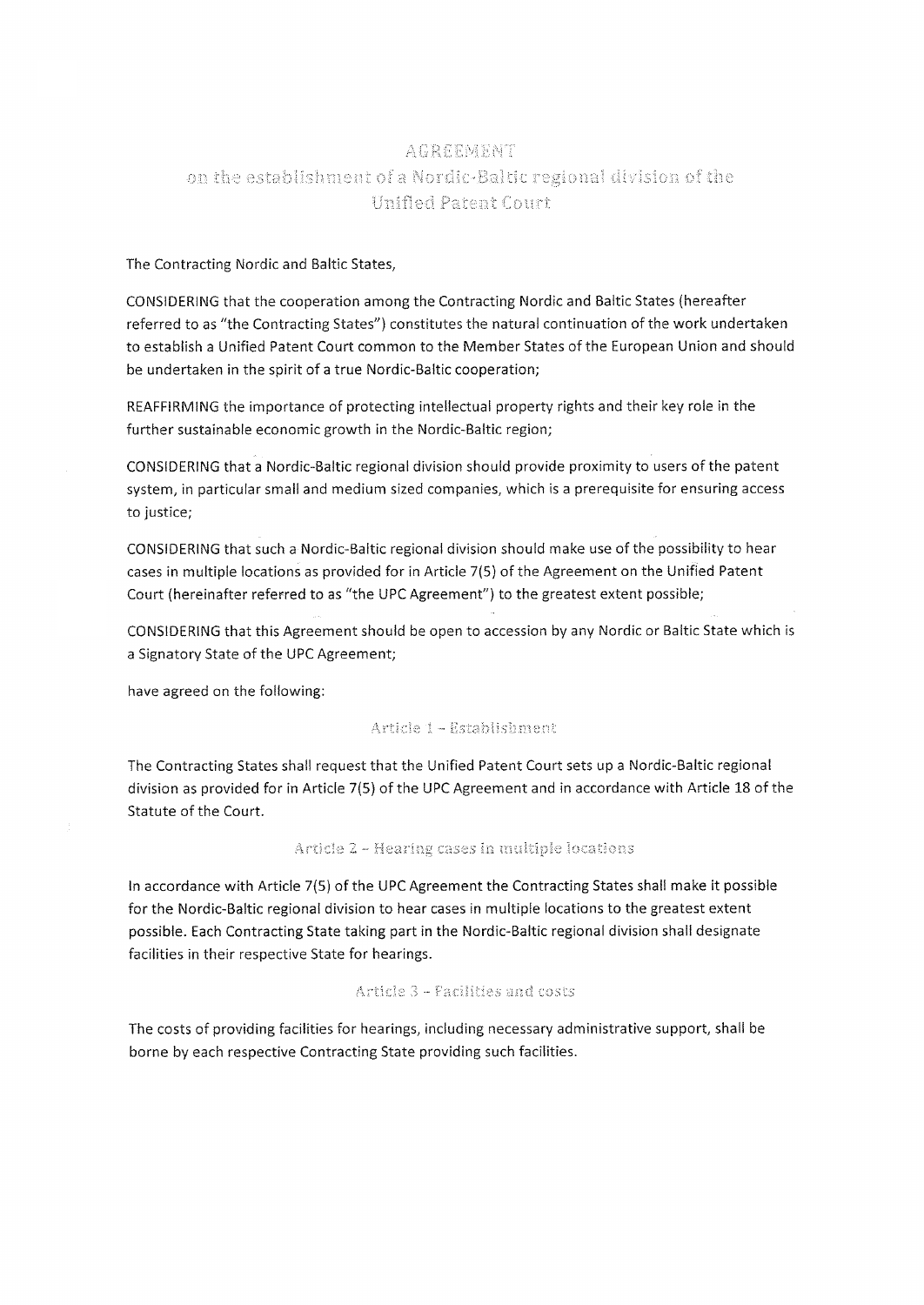## Article 4 - Language of proceedings

The Contracting States shall, in accordance with Article 49(2) of the UPC Agreement, designate English as the language of proceedings in a Nordic-Baltic regional division. The use of interpretation facilities in court hearings shall be provided in accordance with the UPC Agreement and the Rules of Procedure of the Unified Patent Court.

## Article 5 - The seat and sub-registry

The Contracting States shall, in accordance with Article 7(5) of the UPC Agreement and Article 18 of the Statute of the Court, designate the seat of the Nordic-Baltic regional division to be located, together with the sub-registry, in Stockholm, Sweden. The costs for the seat and sub-registry, which are not covered by the budget of the Unified Patent Court, shall be borne by Sweden.

## Article 6 - Settlement of Disputes

Any dispute regarding the interpretation or application of this Agreement shall be resolved by consultations between the Contracting States.

## Article 7 - Withdrawal

This Agreement shall remain in force for an indefinite period of time. Any Contracting State may withdraw from the Nordic-Baltic regional division, and consequently also from this Agreement, by giving twelve months written notice to the other Contracting States. A Contracting State's withdrawal does not lead to the discontinuance of the Nordic-Baltic regional division, subject to Article 7(5) of the UPC Agreement.

## Article 8 - Accession

This Agreement shall be open to accession by any Nordic or Baltic State which is a Signatory State of the UPC Agreement. The Agreement shall enter into force for that State in accordance with Article 9.

## Article 9 - Entry into force

This Agreement shall be approved by the Contracting States in accordance with their respective national procedures and will only have effect in each State from the time when the UPC Agreement enters into force in that State. The Contracting States shall notify each other when the requisite procedures have been completed. The Agreement shall enter into force when two Contracting States including the hosting Contracting State of the seat and sub-registry, have approved this Agreement and ratified the UPC Agreement. The entry into force of this Agreement is dependent on the entry into force of the UPC Agreement according to its Article 89.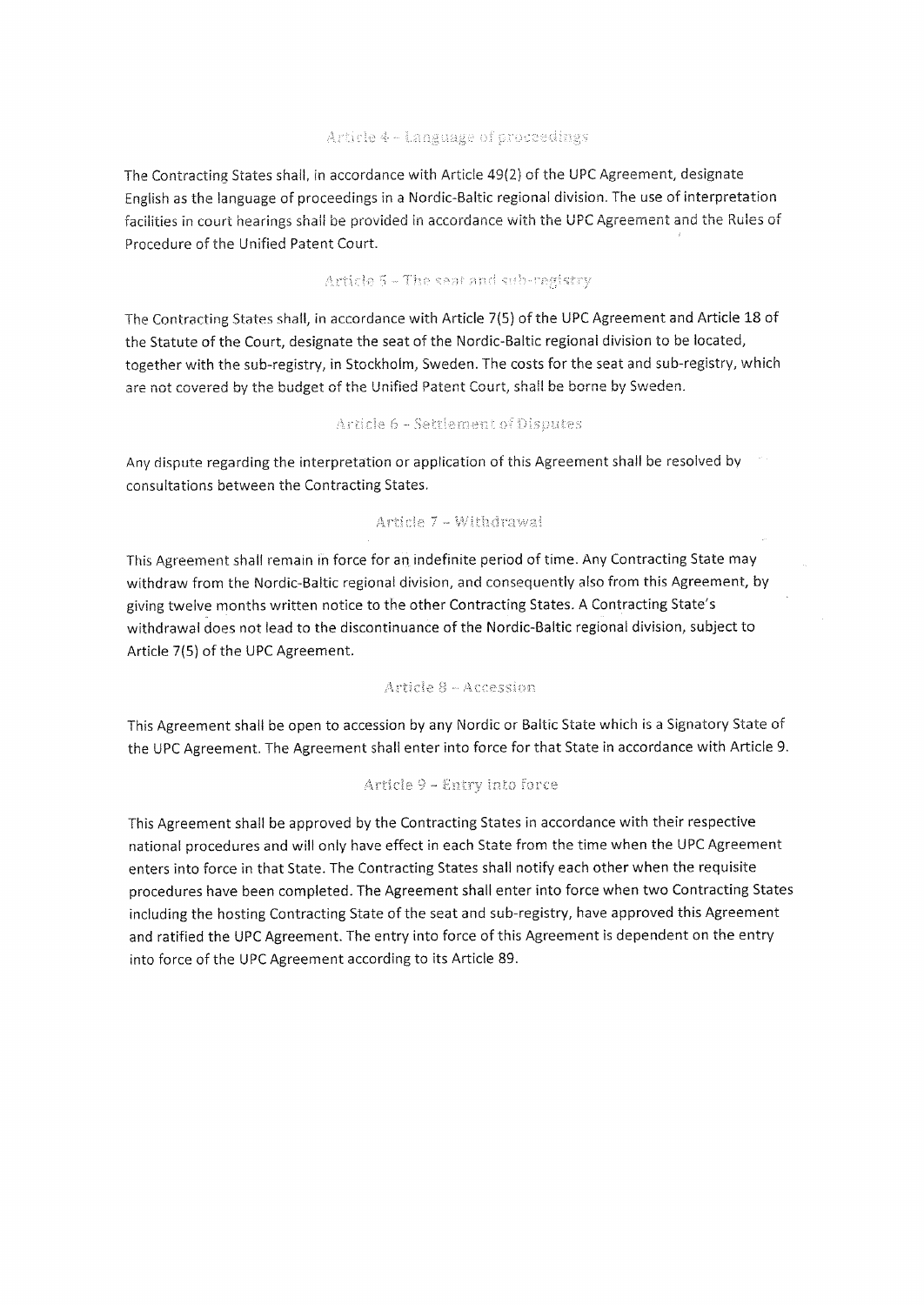In witness whereof the undersigned, being duly authorised by their respective Governments, have signed this Agreement.

Dane at Brussels on the 4 of March 2014 in four originals in the English language to be kept by each Contracting State.

For the Repubiic of Estonia

For the Republic of Latvia

For the Republic of Lithuania

For the Kingdom of Sweden